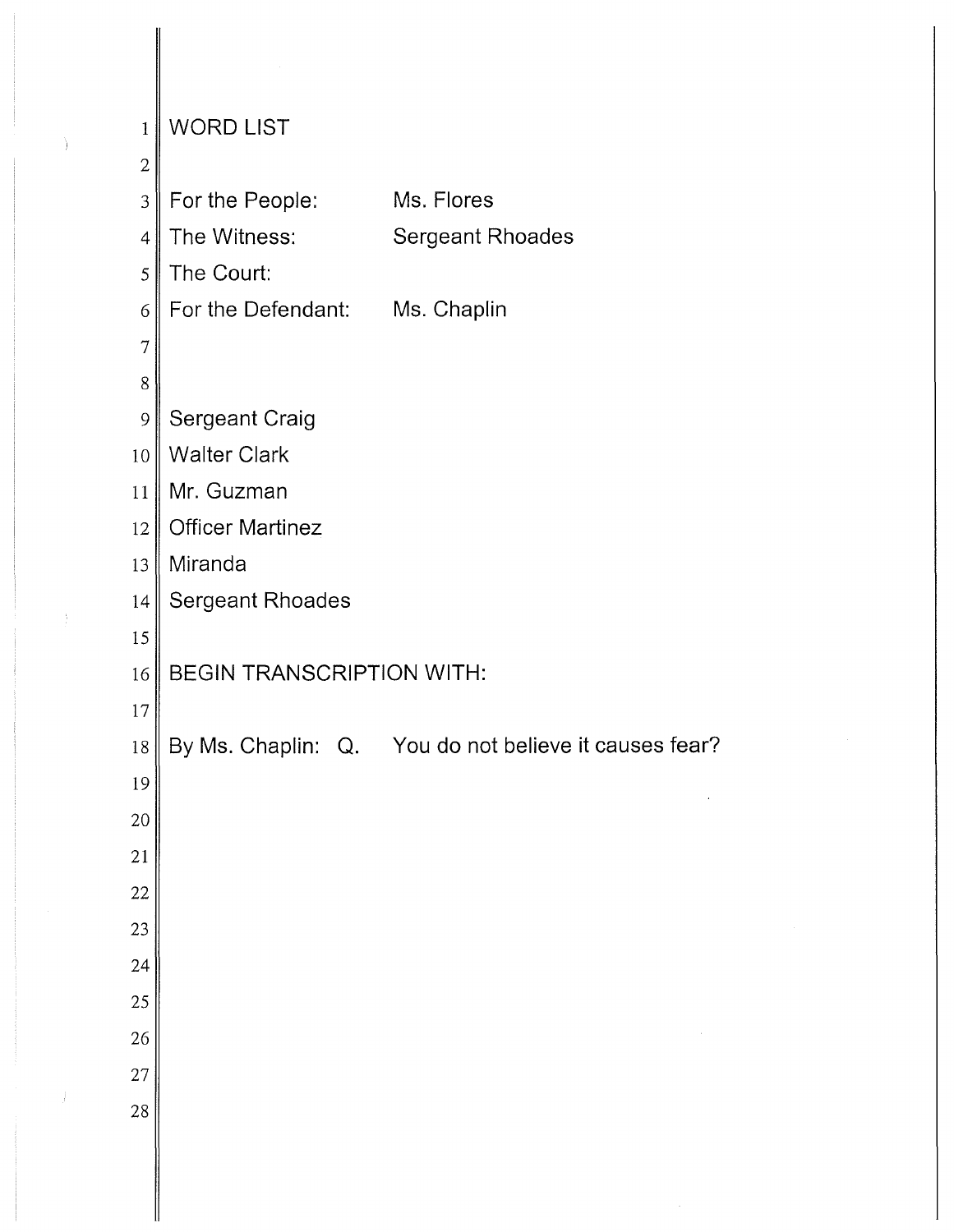1 WARM UP

2 3 4 5 6 7 8 9 10 11 12 13 14 15 16 17 18 19 20 21 22 23 24 25 26 27 28 THE COURT: Is there an objection to the pending question? MS. FLORES: Yes, I do have an objection. THE COURT: All right. Well, then state your grounds for the record, please./ MS. FLORES: Objection. That's vague as phrased. MS. CHAPLIN: I will withdraw it. THE COURT: All right. Thank you. BY MS. CHAPLIN: Q. Have you received any kind of training or education as to using/ the language that Sergeant Craig used when he spoke to Mr. Guzman regarding the waiver? MS. FLORES: Objection. That's been asked and answered. MS. CHAPLIN: I thought it was / withdrawn. MS. FLORES: It was asked in a different way. THE COURT: Do you understand the question, Investigator? THE WITNESS: I'm not sure. THE COURT: It is a bit vague. I know where/ you are going, Ms. Chaplin. I am not quite sure the witness does, although that's not the stated grounds. Sustained. Let's try again. MS. FLORES: Thank you./ BY MS. CHAPLIN: Q. The particular phrase that was used in this case, the question "Do you have a problem talking to us," have you or your partner ever / received any training regarding the use of that phrase in questioning a suspect? A. No, ma'am. Q. And you didn't know ahead of time that's the terminology/ that your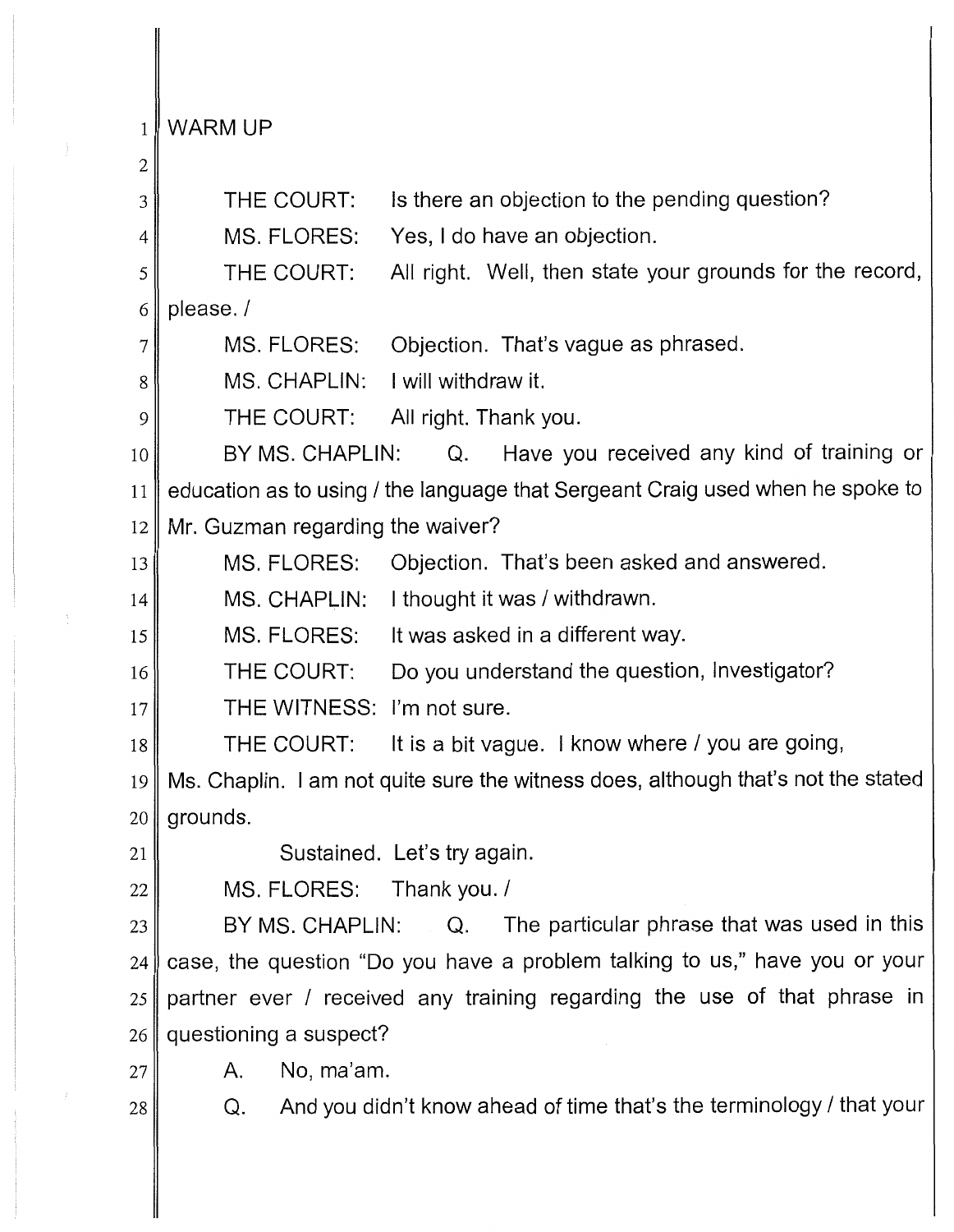1 partner was going to use; is that correct?

A. I did not.

3 4 5 6 Q. All right. Now, after Sergeant Craig asked the defendant that question along / those lines, both you and your partner spoke to the defendant for about another ten minutes before asking any questions regarding the assaults you were/ investigating; is that correct?

A. I do not know.

Q. You don't know?

A. I don't recall.

Q. You don't know how long it was?

A. No, I don't know/ how long it was.

12 13 Q. You do recall you asked a number of other questions not specifically relating to the robbery and assault charges; right?

A. Do/ you mean after Miranda?

Q. After you read him his rights, yes.

16

2

7

8

9

10

11

14

15

23

A. Yes, I could have.

17 18 19 Q. Okay. And did you discuss with your partner the purpose / of your asking those questions rather than asking about just the crimes that you were investigating?

20 A. I don't think that's what we did.

21 22 Q. Isn't it/ true that you do that to sort of ease into the subject matter that you are really interested in?

MS. FLORES: It's irrelevant as to the Miranda/ issue.

24 MS. CHAPLIN: It goes to voluntariness, your Honor.

25 THE COURT: Overruled.

26 THE WITNESS: After Miranda, I try to establish a rapport with the man.

27 28 BY MS. CHAPLIN: Q. All right. You were there in / the room with Sergeant Craig and Mr. Guzman for about two hours before you left; is that right?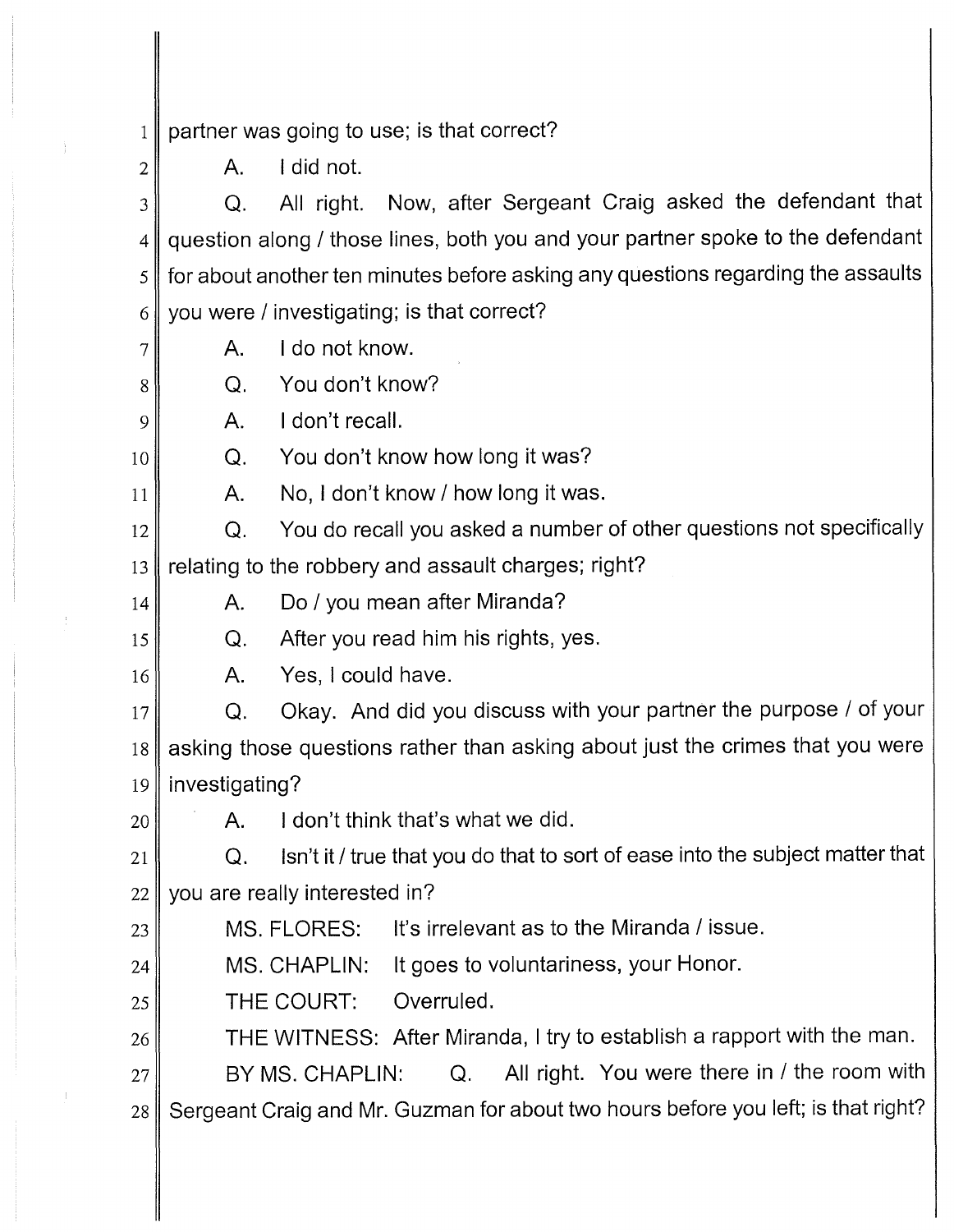| $\mathbf{1}$   | A.       | Yes, I think.                                                   |
|----------------|----------|-----------------------------------------------------------------|
| $\mathbf{2}$   | Q.       | Then, someone else came / in. I think Officer Martinez came in; |
| $\mathfrak{Z}$ | correct? |                                                                 |
| $\overline{4}$ | A.       | I believe so, yes, ma'am.                                       |
| $\mathfrak s$  |          |                                                                 |
| 6              |          |                                                                 |
| $\tau$         |          |                                                                 |
| $8\,$<br>9     |          |                                                                 |
| $10\,$         |          | <b>STOP</b>                                                     |
| 11             |          |                                                                 |
| 12             |          |                                                                 |
| 13             |          |                                                                 |
| 14             |          |                                                                 |
| 15             |          |                                                                 |
| 16             |          |                                                                 |
| 17             |          |                                                                 |
| $18\,$         |          |                                                                 |
| 19             |          |                                                                 |
| 20             |          |                                                                 |
| 21             |          |                                                                 |
| 22             |          |                                                                 |
| 23             |          |                                                                 |
| 24             |          |                                                                 |
| 25             |          |                                                                 |
| 26             |          |                                                                 |
| 27             |          |                                                                 |
| 28             |          |                                                                 |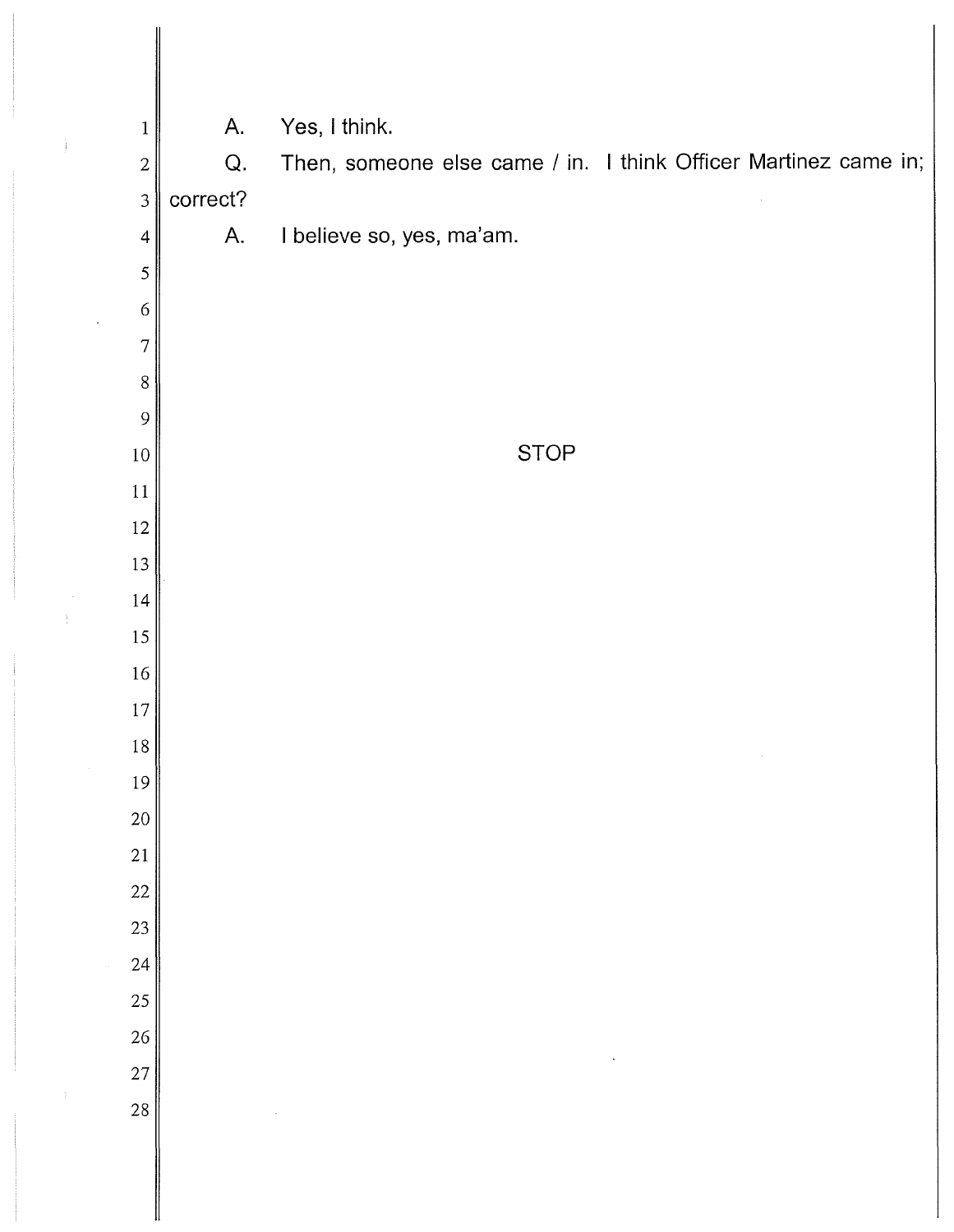## 1 BEGIN EXAM

2

8

9

10

3 4 THE COURT: Defendant and counsel are present. Let's continue with your examination at this time.

5 6 7 BY MS. CHAPLIN: Q. During the time that you were present, there were many instances in / which either yourself or your partner interrupted Mr. Guzman and told him not to talk.

A. I don't recall that.

Q. You told him to just listen;/ true?

A. That could be possible.

11 12 Q. There were, in fact, a number of times where Sergeant Craig raised his voice in order to speak over Mr. / Guzman's voice; correct?

13 A. That is possible.

14 15 Q. And, isn't it true that you have been trained to do that, to use that technique in order to/ maintain control of the interview?

16 MS. FLORES: Objection. Vague as phrased.

17 THE COURT: Overruled. You may answer.

18 19 20 21 THE WITNESS: Not to my recollection. No training on that specific issue. BY MS. CHAPLIN: Q. Isn't it / true that you have been trained to cut off the suspect's denials to allow you to continue to talk to him about the -- well, I / am sorry.

22 23 Isn't it true that you have been trained to cut off the denials of the person being questioned?

24

A. I believe I have read / some bulletins about that as a technique.

25 26 Q. Okay. What is that process designed to do? In other words, what's the purpose of that technique as/ far as your training?

27

A. To try to get at the truth.

28

Q. Well, you say that you were trained?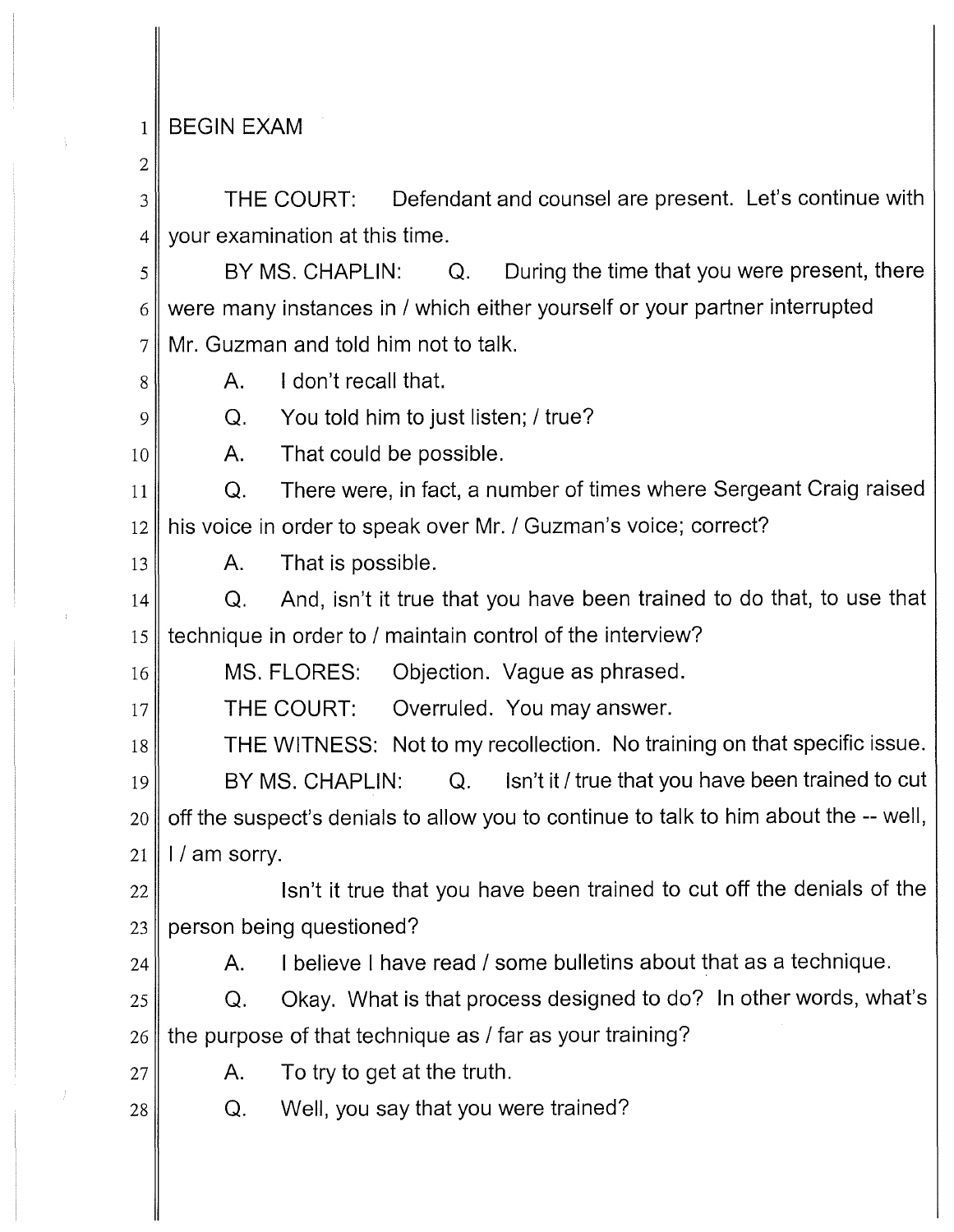A. Correct.

2 3 Q. You have received some training or/ you have read materials about cutting off the suspect when he begins to deny the charges; right?

4 5 A. I believe I have seen some articles or/ read some information about that as a technique.

6 7 8 Q. Okay. That process, as far as what you have read, that is for the purpose of ensuring/ that the suspect doesn't stop the conversation by asking for an attorney or wanting to stop talking; right?

MS. FLORES: Objection. That's vague as phrased.

10 11 THE COURT: Overruled. You / may answer if you understand the question.

THE WITNESS: I could not say that as an absolute, no.

13 14 BY MS. CHAPLIN: Q. Okay. You are aware that it has that consequence; / correct?

15 MS. FLORES: Objection. Lacks foundation and speculation.

16 THE COURT: Sustained.

17 18 19 BY MS. CHAPLIN: Q. Well, isn't it also true that when you are talking to the person being detained, you are trained / to take the position that the question of guilt is not at issue.

20

21

1

9

12

A. No, that's not correct.

Q. You tell them you are there to find / out why something happened?

22 23 A. Yes, it is to try to obtain the complete truth. That's part of an interview is to try to find out/ what happened.

24 25 26 Q. Well, isn't it accurate to say that your partner kept telling Mr. Guzman you had verified he was guilty and all you wanted / to determine was why it happened?

27 28 A. That's partially correct. Why something happens is an extremely important aspect of the interview.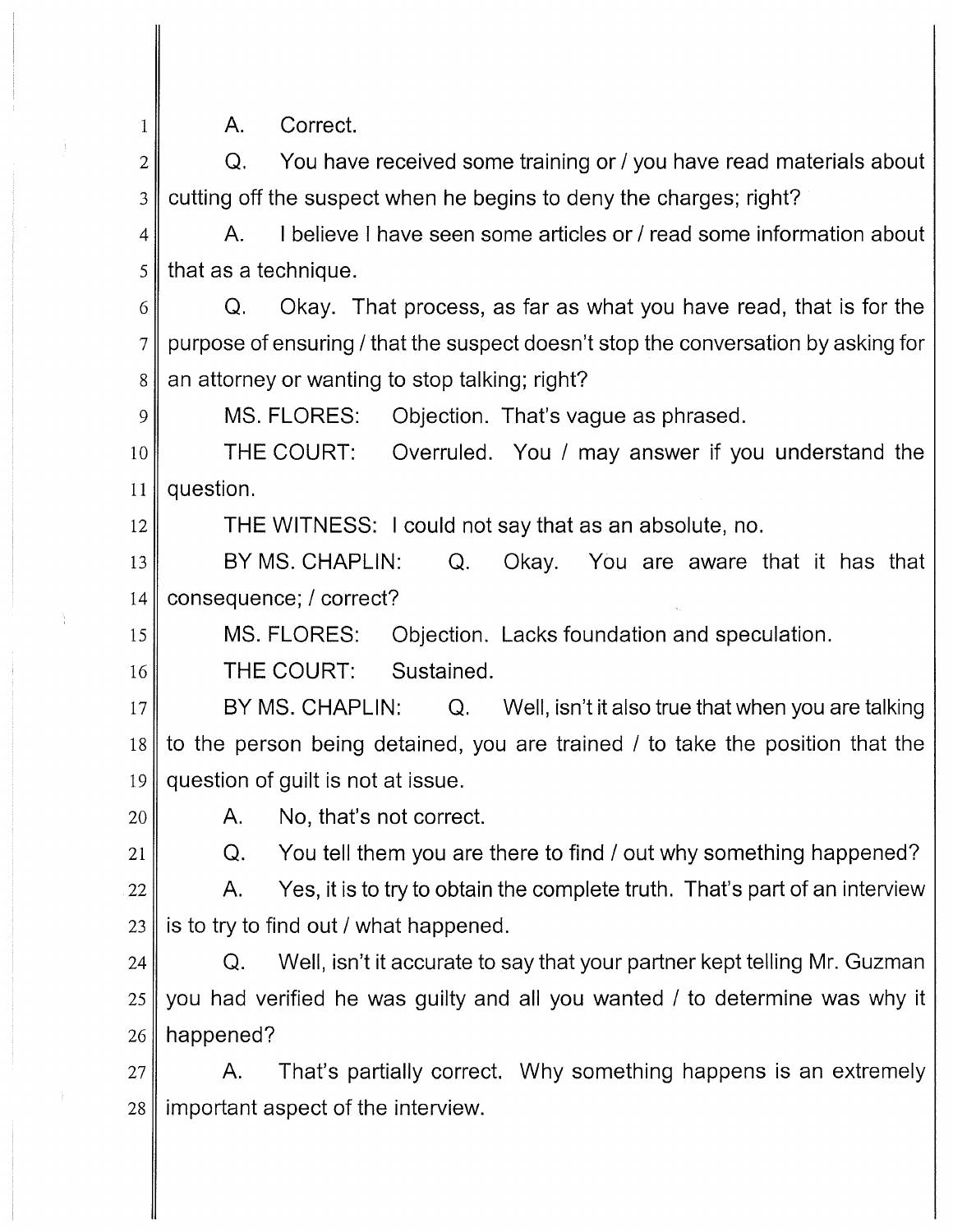Q. In fact, it was repeated / to my client that the topic of whether or not he actually did the crime was not at issue; right?

A. I don't know.

 Q. If you / are looking to find out the truth, why are you trained to keep insisting that the issue of whether or not someone did the crime / is no longer at issue?

MS. FLORES: Objection. That's argumentative.

THE COURT: Overruled. You may answer.

THE WITNESS: Can you repeat the question, please?

 BY MS. CHAPLIN: Q. Sure.

 If you say that your intent/ is to obtain the complete truth, why are you then trained to insist that the issue of whether or not he committed the offense is/ not in question?

A. Again, as a method to try to get at the truth.

 Q. Okay. Well, isn't it accurate that it is actually a way/ to cause fear in the suspect and to make him feel hopeless?

A. Absolutely not.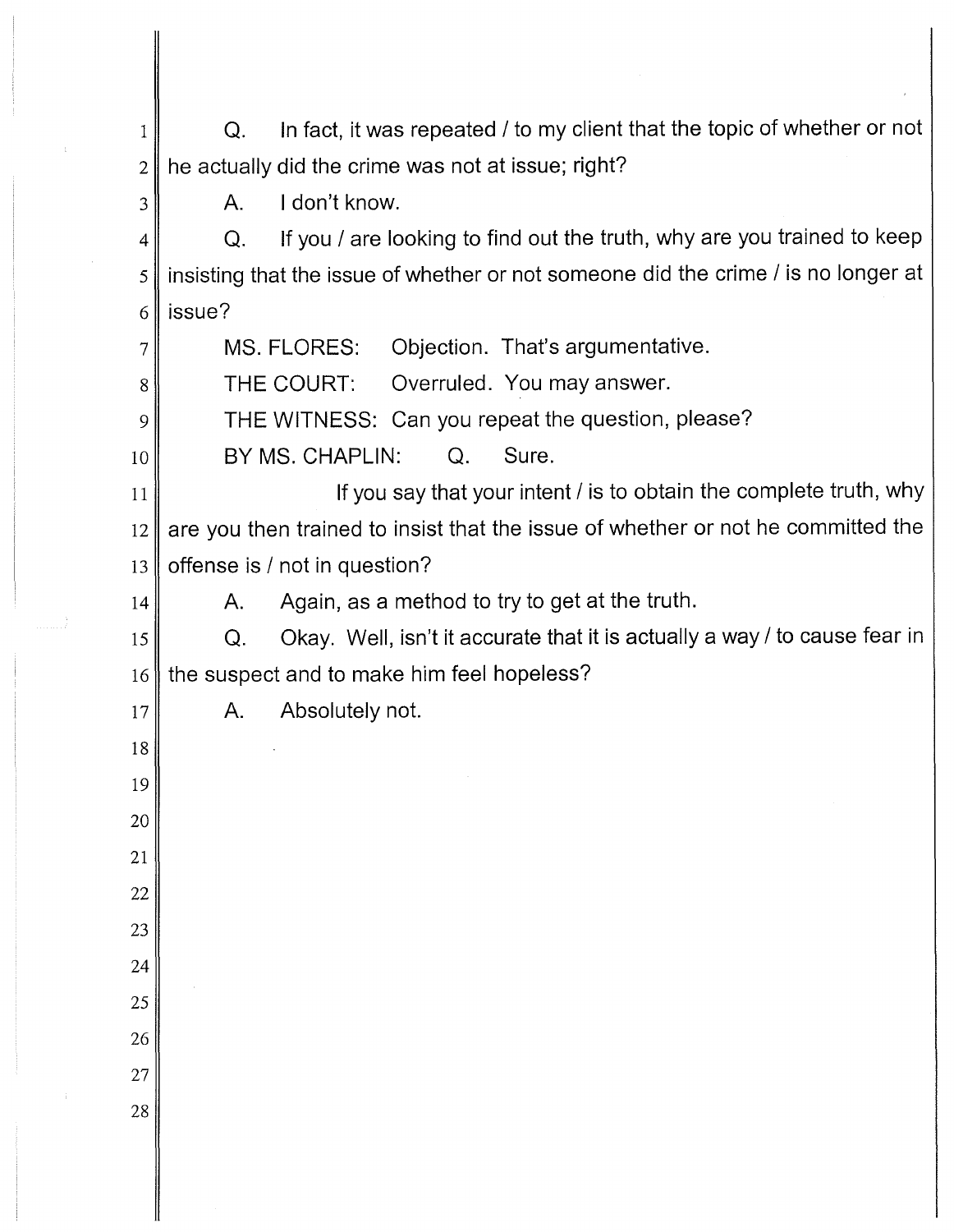## 1 BEGIN TYPING

- 2
- 3

8

4

BY MS. CHAPLIN: Q. You do not believe it causes fear?

A. No, ma'am, I don't. /

5 6 7 Q. In your experience, when two officers confront a suspect who has been arrested and they are telling him they know he did it, don't you/ believe that has the effect of making the suspect feel like it's hopeless?

A. No, I personally don't believe that happens.

9 10 MS. FLORES: Object. Lack of foundation. It/ calls for speculation, and it is irrelevant as to what this witness believes.

11 THE COURT: Overruled. You may answer the question.

12 THE WITNESS: I do not.

13 14 BY MS. CHAPLIN: Q. And yet, you / don't know why you have been trained to use that method; is that correct?

15 16 MS. FLORES: I am going to object. That's been asked and answered as/ to why the officer was trained.

17

21

THE COURT: Very well. Sustained.

18 19 20 BY MS. CHAPLIN: Q. You were also present when Sergeant Craig spoke at length to Mr. Guzman regarding his own / life and how he, Sergeant Craig, said he could try to understand what my client was going through?

A. I believe so, yes, indeed.

22 23 Q. Well, that's/ an approach that you have been trained to use; isn't that right?

24 25 26 A. I can't say any specific training has instructed me to use that method / other than my personal experience. I have observed that some fellow officers do that.

27 28 Q. Well, I reviewed the transcript, and I noticed that you did / not use it. Actually, your partner was conducting the interrogation there; is that correct?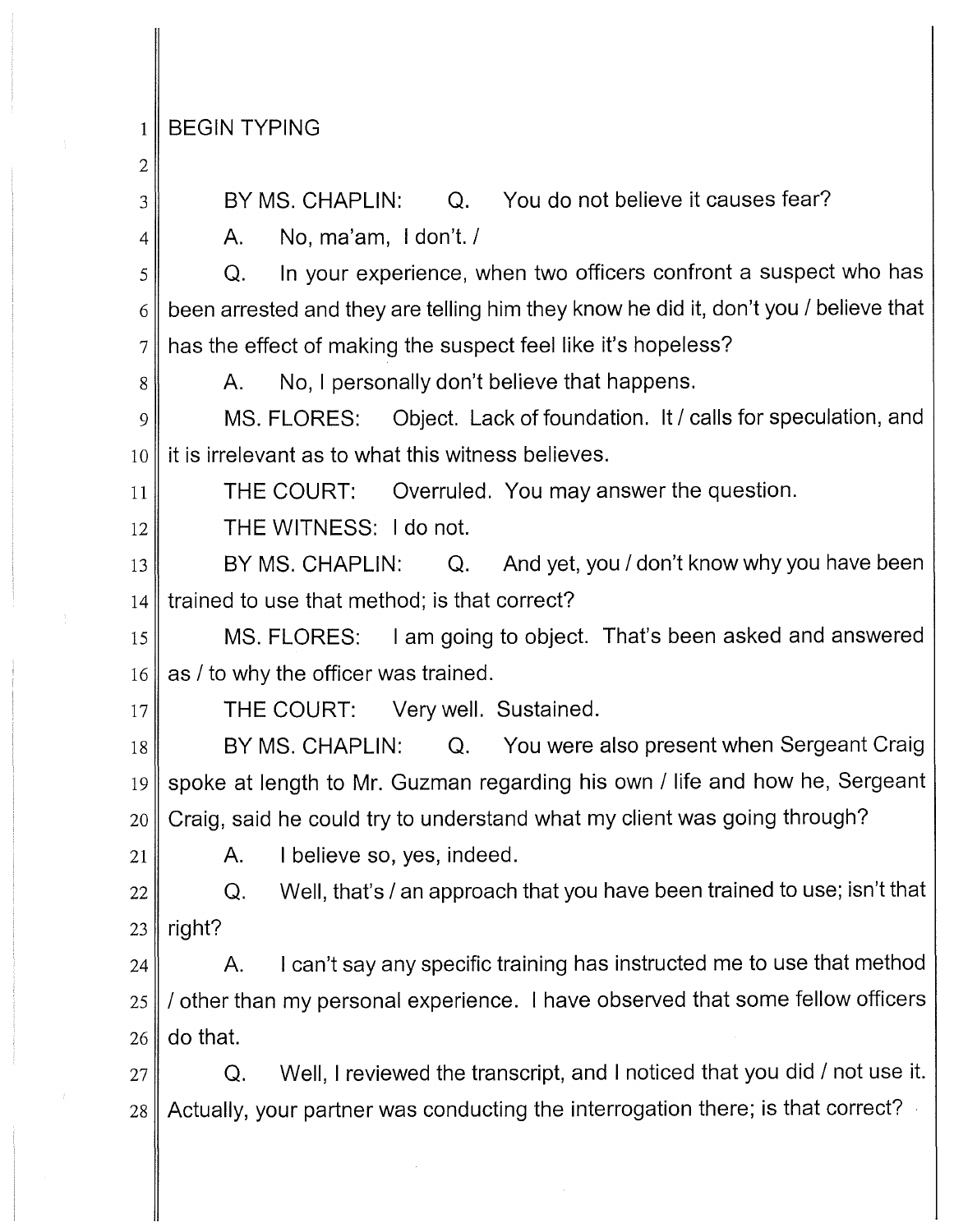1 2 A. It is almost impossible to answer the question unless I know/ exactly where in the transcript you are talking about.

3 4 5 Q. All right. Well, isn't it true that you have been trained to use the techniques that/ we have discussed in order to get someone who is reluctant to speak to confess to all the crimes?

6 7 8 A. Well, the goal in the interview/ is always to try to get at the truth and have the defendant talk to provide us with information as to his knowledge of the / events being investigated.

9 10 Q. And you use these techniques as a method or a way to get the suspects who don't want to talk to confess/ to you; right?

A. Yes, we encourage communication with the suspect.

Q. That process has been used before; right?

13 A. Yes.

11

12

14 15 Q. The reason your department uses that is/ you have found in the past that it has worked in getting reluctant suspects to speak to you; right?

16 17 MS. FLORES: I object. That's compound. I feel/ it lacks foundation. THE COURT: All right. Sustained.

18 BY MS. CHAPLIN: Q. Have you ever personally used the approach

19 20 21 of telling a suspect that you have your own life history similar/ to what you believe they were going through that enables you to understand why they did something that you believe they did?

22 23 A. Over the course / of many years, I am positive that there have been cases where I may have utilized that method.

24 25 26 Q. Okay. Apparently, the reason you did that/ is because you thought that approach would help you personally connect with the suspect being interviewed; correct?

27 A. Yes.

28

Q. That approach would help the person being / questioned feel closer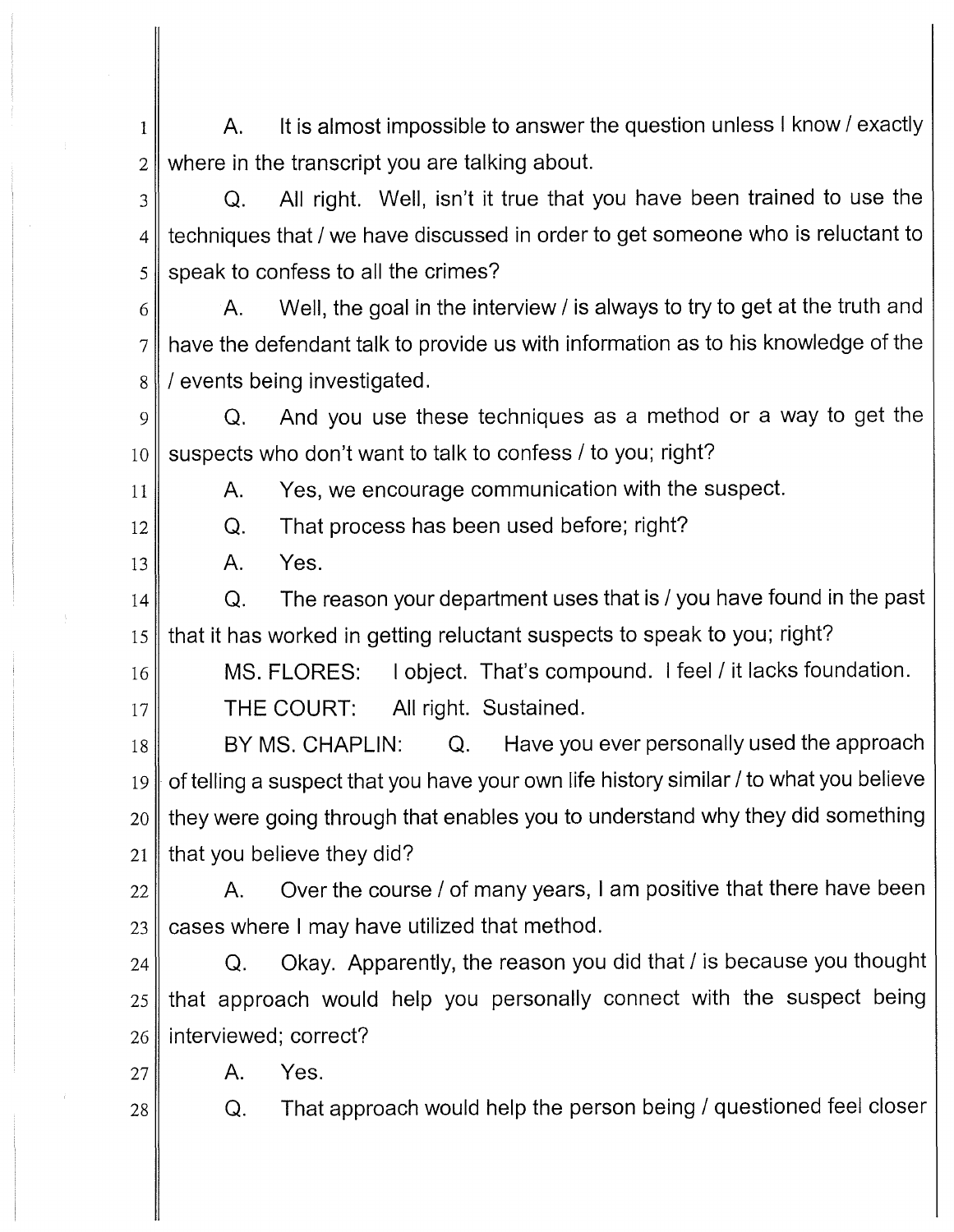1 to you, feel like you were his friend, and he would open up and talk; right?

2 3 A. To be more willing to testify. / Not testify, but be more willing to provide truthful information.

4 5 6 Q. Now, sir, even though you say you are looking for truthful information, it is also/ the same approach you use to make sure that you cut off the suspect denying the charge; right?

7

10

17

A. Repeat the question, please.

8 9 Q. Sure. The same / technique that you use in getting close to the suspect is used to stop them from denying their involvement in the crime; right?

A. Perhaps in / part, yes.

11 12 Q. And is that something that you have actually received training or education on, or is that just something that you developed on your/ own?

13 14 MS. FLORES: Objection. That's vague as phrased. We have gone over this already.

15 THE COURT: Overruled.

16 BY MS. CHAPLIN: Q. You may answer my question.

A. Can you repeat that question again?

18 19 MS. CHAPLIN: Your / Honor, could I ask the reporter to read that back? THE COURT: Yes.

20 21 THE WITNESS: I believe I have read several articles and have reviewed some training in the/ past on that approach.

22 23 24 BY MS. CHAPLIN: Q. Eventually, there was a time that your partner told Mr. Guzman that he would not be spending the rest of his/ life in prison for these offenses. Were you present when he said that?

25 26 MS. FLORES: Objection. That misstates the evidence. THE COURT: Sustained.

27 28 BY MS. CHAPLIN: Q. Were you present in the room / at any time when you heard Sergeant Craig telling my client something about whether or not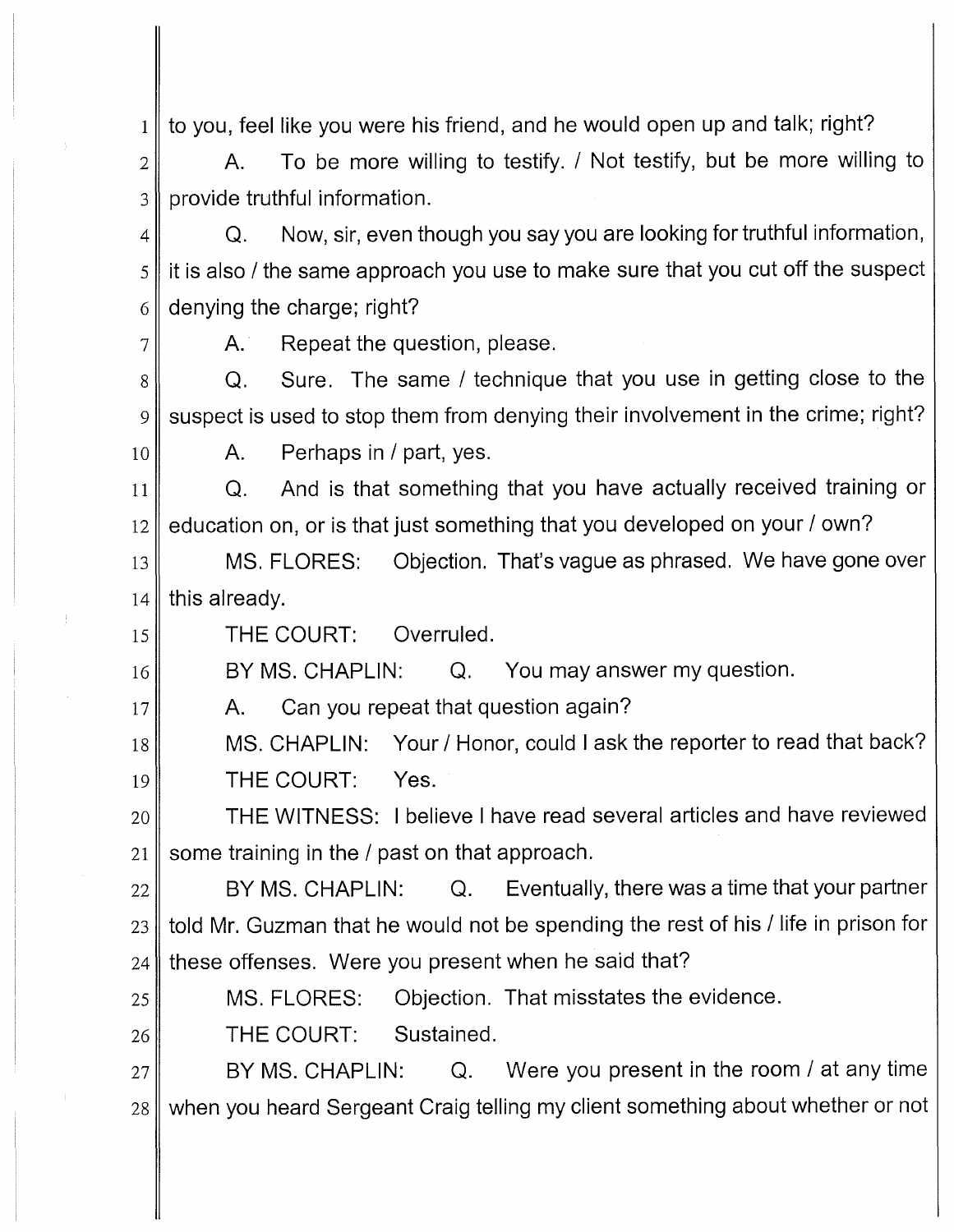1 he would be spending the rest of his life/ in prison?

A. I don't think he said that.

3 4 Q. Were you present in the interview room when Sergeant Craig brought up the topic of Mr. Guzman / having to go to protective custody?

A. I don't recall any conversations about that.

6 7 Q. But, you were present when he told the defendant several times that / he had been identified by many people; isn't that correct?

A. I believe that he was told that some of the victims picked him out.

9 10 11 Q. At / the time your partner made these statements to my client, you were aware of the fact that no such identifications had yet been made; isn't/ that correct?

12

2

5

8

23

24

A. I believe so.

13 14 15 Q. And so telling someone who is being detained and is refusing to confess to you, telling that person that you/ have evidence against him when you actually don't, is that part of your interview procedure?

16 17 A. It is something that has been used and can sometimes/ be included in the interview.

18 19 Q. In this case, you weren't the person who made these statements; is that correct?

20 A. I believe so.

21 MS. CHAPLIN: Thank you. Nothing/ further.

22 THE COURT: Do you have any redirect?

MS. FLORES: Yes, very briefly. Thank you, your Honor.

REDIRECT EXAMINATION

25 26 27 28 BY MS. FLORES: Q. Just so we are perfectly clear, Sergeant Rhoades, after you had completed/ your Miranda statement, your partner jumped in and inquired of the defendant if he had any problem talking with you. Do you recall that?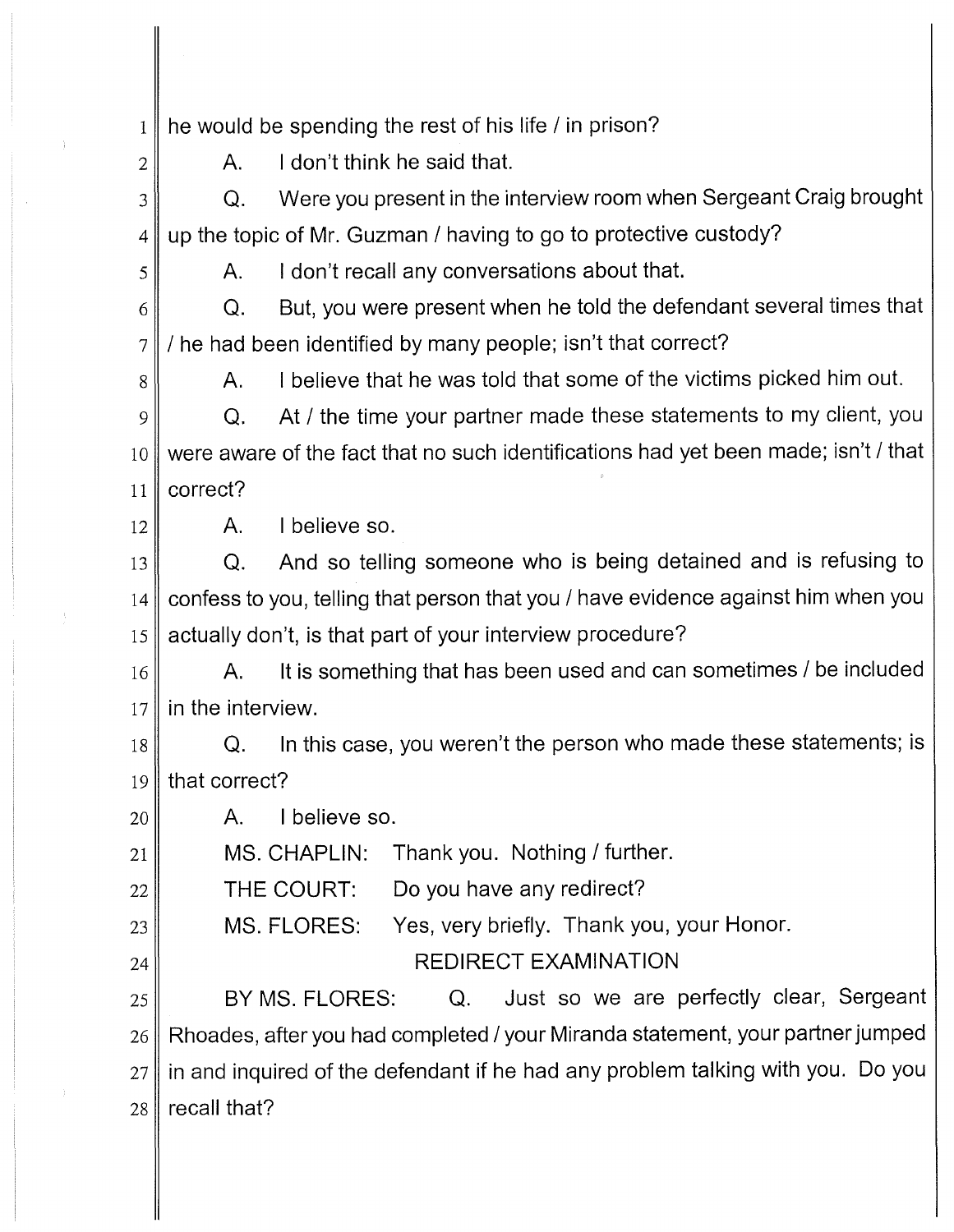A. Yes, / ma'am.

2 3 Q. And then, after that, that's when the conversation with the defendant began; is that correct?

4

1

9

12

13

14

A. Yes, ma'am.

5 6 7 s Q. Now, in terms of this interview that / you had with the defendant, I think we talked on direct and you said it was about five or six minutes from the time you / first started questioning him and when you advised him of his rights. Do you remember that?

A. Yes, ma'am.

10 11 Q. Then on cross-examination you testified that it/ could have been ten minutes; correct?

A. Yes, ma'am.

Q. Would you have recorded that time somewhere in a police report?

A. I possibly could have, yes.

15 16 Q. If / I showed you the police report, would that refresh your recollection?

17 A. It would.

18 MS. FLORES: If I may please approach the witness, your Honor.

19 THE COURT: Yes.

20 MS. CHAPLIN: What page / of discovery is it?

21 MS. FLORES: I am sorry. This is not numbered.

22 MS. CHAPLIN: Oh, it is not. Okay.

23 24 THE COURT: We can mark it as an exhibit if there / is going to be any problem with it.

25 26 BY MS. FLORES: Q. If you will briefly read that to yourself, please. A. No problem.

27 28 Q. Does that refresh your memory regarding / how long the interview took place before you advised him of his rights?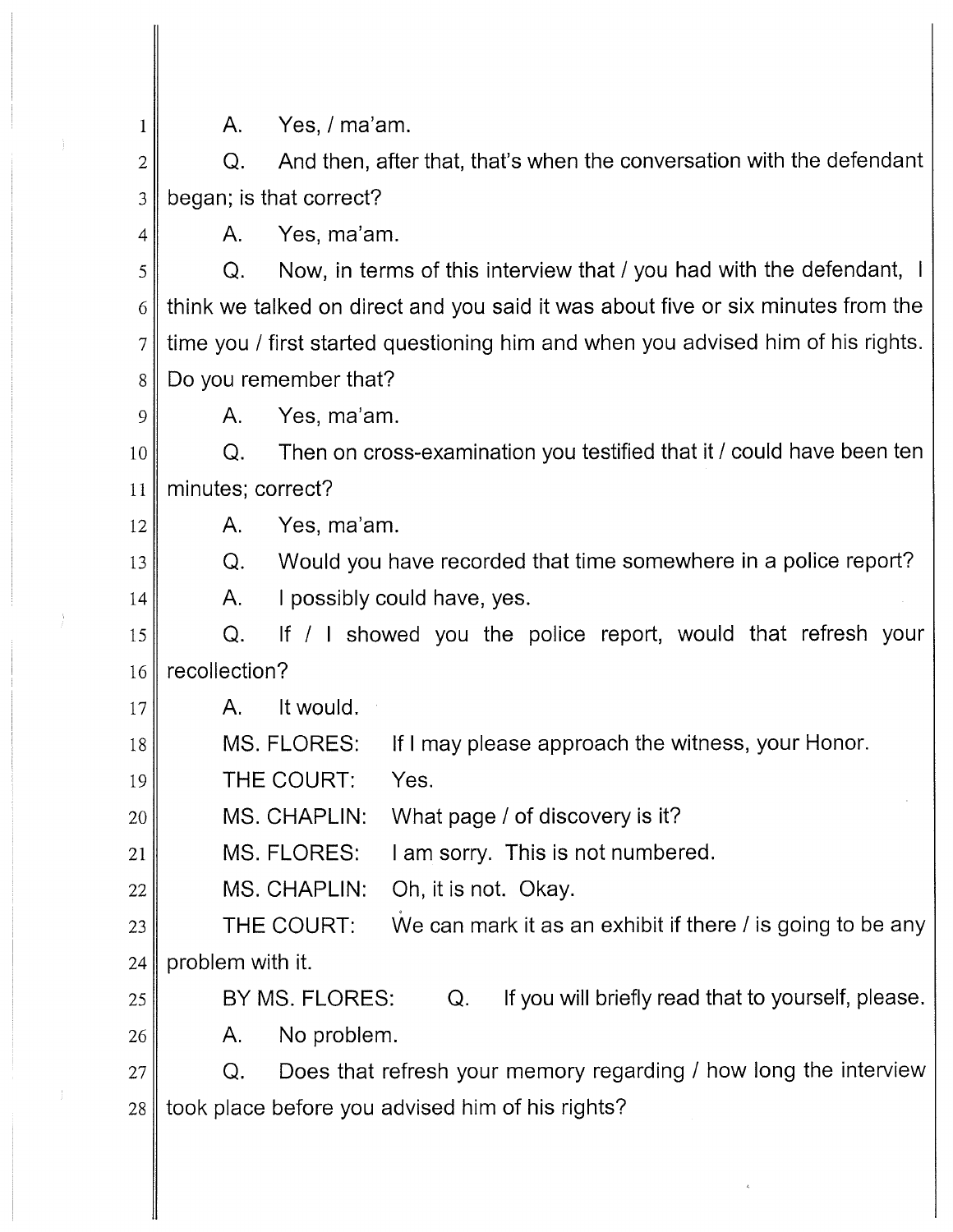| 1      | Α.            | Yes.                                                                          |
|--------|---------------|-------------------------------------------------------------------------------|
| 2      | Q.            | That was about how long?                                                      |
| 3      | Α.            | Approximately six minutes.                                                    |
| 4      | Q.            | Now, you testified / on cross-examination, and I believe you said you         |
| 5      |               | responded to the scene where the defendant was under arrest; is that correct? |
| 6      | Α.            | Yes, ma'am.                                                                   |
| 7      | Q.            | Okay. And / was he in a patrol car when you arrived to the scene?             |
| 8      | Α.            | I believe so, yes, ma'am.                                                     |
| 9      | Q.            | When he was arrested, do you know if / he was in his car or if he was         |
| 10     |               | at home, anything like that?                                                  |
| 11     | Α.            | The information I received was that he was detained in his / vehicle.         |
| 12     | Q.            | Now, were you told at any time from where he was coming?                      |
| 13     | Α.            | That would be from his residence.                                             |
| 14     | Q.            | Prior to interviewing the defendant, had / you done some investigation        |
| 15     | on this case? |                                                                               |
| 16     | Α.            | I did.                                                                        |
| 17     | Q.            | Now, specifically, did you obtain some information regarding a cellular       |
| 18     |               | phone that was taken from one / of the victims in this case?                  |
| 19     | Α.            | Yes, ma'am.                                                                   |
| 20     | Q.            | And did you go through a search warrant in order to obtain these cell         |
| 21     |               | phone records, that / type of thing?                                          |
| 22     | Α.            | Yes.                                                                          |
| 23     | Q.            | Now, subsequent to having obtained the various cell phone records,            |
| 24     |               | did you contact a particular individual by the name of Walter / Clark?        |
| 25     | Α.            | Yes, ma'am.                                                                   |
| 26     | Q.            | And do you recollect whether or not this cell phone was in his                |
| $27\,$ | possession?   |                                                                               |
| 28     | Α.            | Yes, I do know. It was in his / possession.                                   |
|        |               |                                                                               |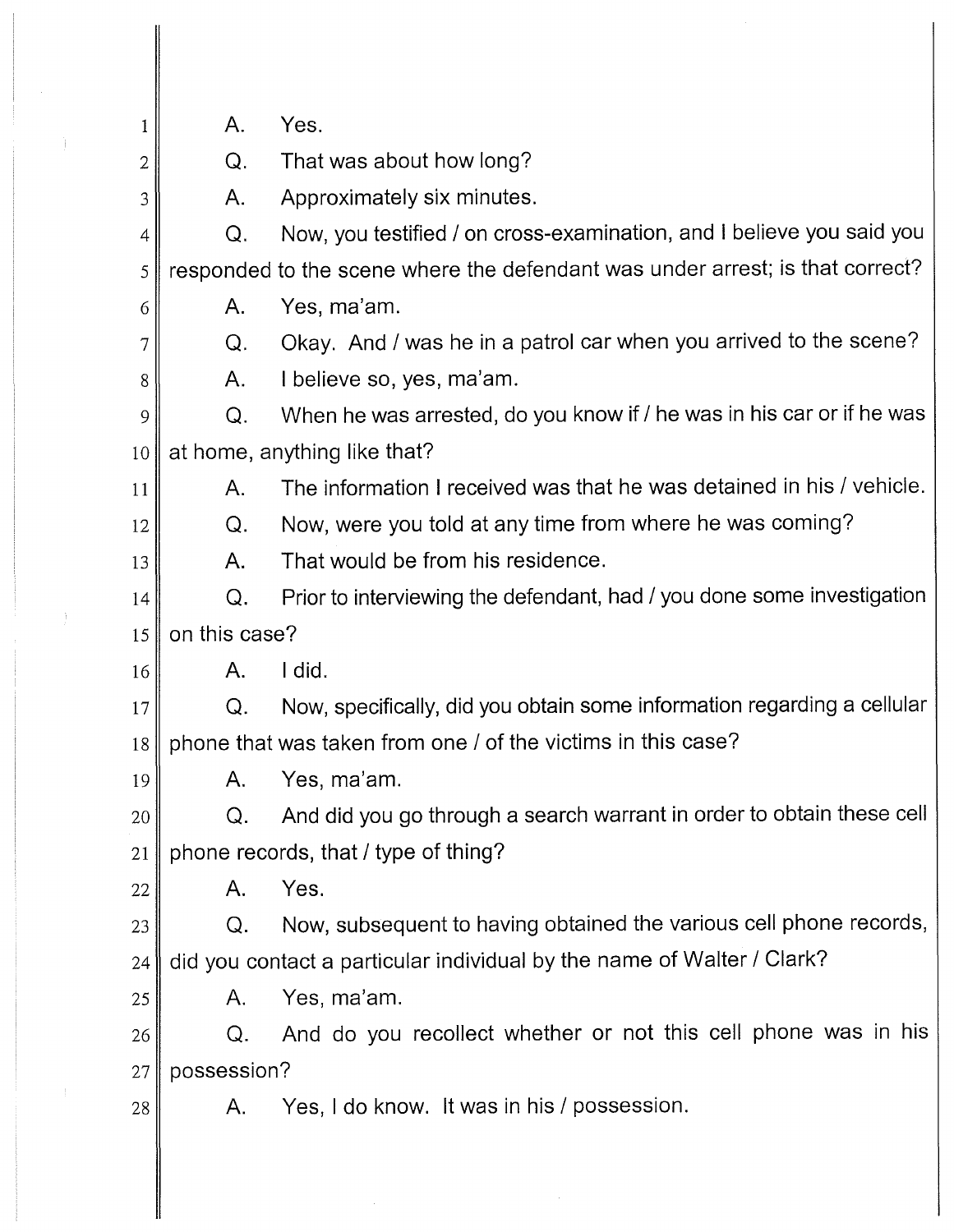| 1  | Did you speak with Mr. Clark?<br>Q.                                           |
|----|-------------------------------------------------------------------------------|
| 2  | Yes, ma'am.<br>Α.                                                             |
| 3  | Did he tell you where he got the cell phone?<br>Q.                            |
| 4  | Well, let me rephrase the question. / After this discussion with              |
| 5  | Mr. Clark, did you start to focus your investigation on the defendant?        |
| 6  | Yes, there was some focus on the defendant.<br>A.                             |
| 7  | Did / you ever show a photograph of the defendant to Mr. Clark?<br>Q.         |
| 8  | That was the other detective in that room.<br>Α.                              |
| 9  | Objection. Motion to strike. No foundation. /<br>MS. CHAPLIN:                 |
| 10 | Sustained. It is stricken.<br>THE COURT:                                      |
| 11 | Were you in the room with the defendant --<br>BY MS. FLORES:<br>Q.            |
| 12 | pardon me, with Mr. Clark when a picture of the defendant was shown / to      |
| 13 | Mr. Clark?                                                                    |
| 14 | Yes.<br>A.                                                                    |
| 15 | And you saw the picture being shown to Mr. Clark?<br>Q.                       |
| 16 | Yes, ma'am. I believe I was present.<br>Α.                                    |
| 17 | Now, the person that / was in the picture, is that person here in court<br>Q. |
|    | $18$ today?                                                                   |
| 19 | I object. There is no personal knowledge.<br>MS. CHAPLIN:                     |
| 20 | Sustained. No foundation.<br>THE COURT:                                       |
| 21 | You saw the picture / that was shown to<br>BY MS. FLORES:<br>Q.               |
| 22 | Mr. Clark?                                                                    |
| 23 | Yes, ma'am.<br>Α.                                                             |
| 24 | You took a look at it?<br>Q.                                                  |
| 25 | Yes, ma'am.<br>A.                                                             |
| 26 | And the person who's in court today, do you / see that person that<br>Q.      |
| 27 | was depicted in that photograph on that date?                                 |
| 28 | Yes, ma'am.<br>Α.                                                             |
|    |                                                                               |

 $\sim 10^{-1}$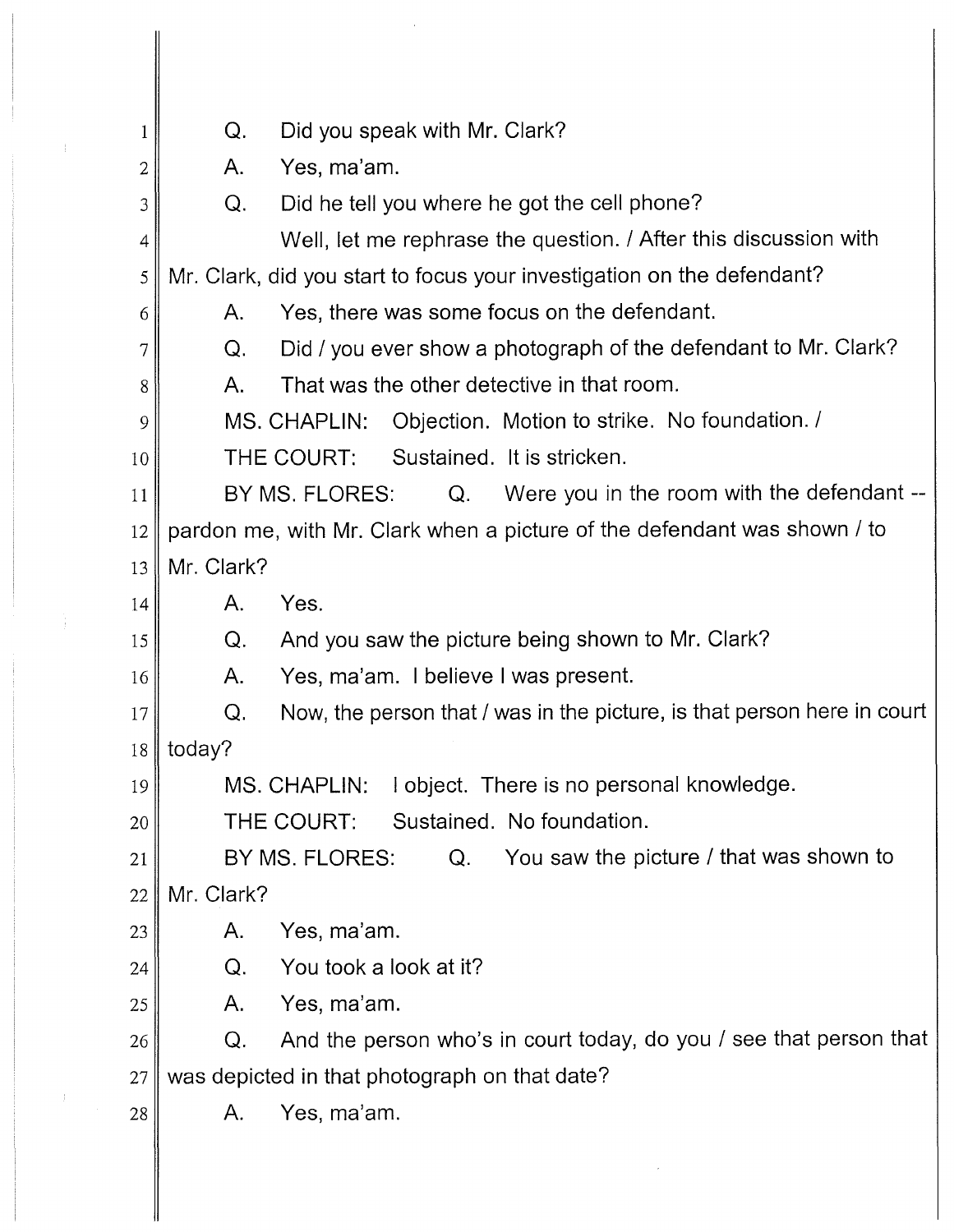1 2 3 4 5 6 7 8 9 10 11 12 13 14 15 16 17 18 19 20 21 22 23 24 25 26 27 28 Q. And is that the defendant you previously identified? A. Yes, ma'am. Q. And / when speaking to Mr. Clark, did he give you some information indicating that he had received that phone from the defendant? MS. CHAPLIN: Objection. Hearsay. THE COURT: Sustained. BY MS. FLORES: Q. Now, / as to the interview that you had with the defendant, when you were in there talking with Mr. Guzman, did you or Sergeant Craig present/ him with some of the evidence that was obtained against him? A. I think so, yes, ma'am. Q. Do you recall what kind of evidence was presented / against him? A. No, I don't. Q. Was there any talk about fingerprints in the case? A. There may have been. Q. Okay. What about a shirt that the/ defendant was maybe wearing? Was that discussed at that time? A. Yes, it may have been. Q. What about property that was seized from the defendant's home? / Was that discussed with the defendant? MS. CHAPLIN: Objection as phrased. He has no personal knowledge. THE COURT: Sustained. BY MS. FLORES: Q. Did you receive information that evidence had been seized from / the defendant's home? MS. CHAPLIN: Object. Hearsay. MS. FLORES: This is just for purposes of confronting the defendant. THE COURT: It goes to this man's state of mind. I think it/ is relevant, so I will overrule it. MS. CHAPLIN: Is it just for that limited purpose only of state of mind?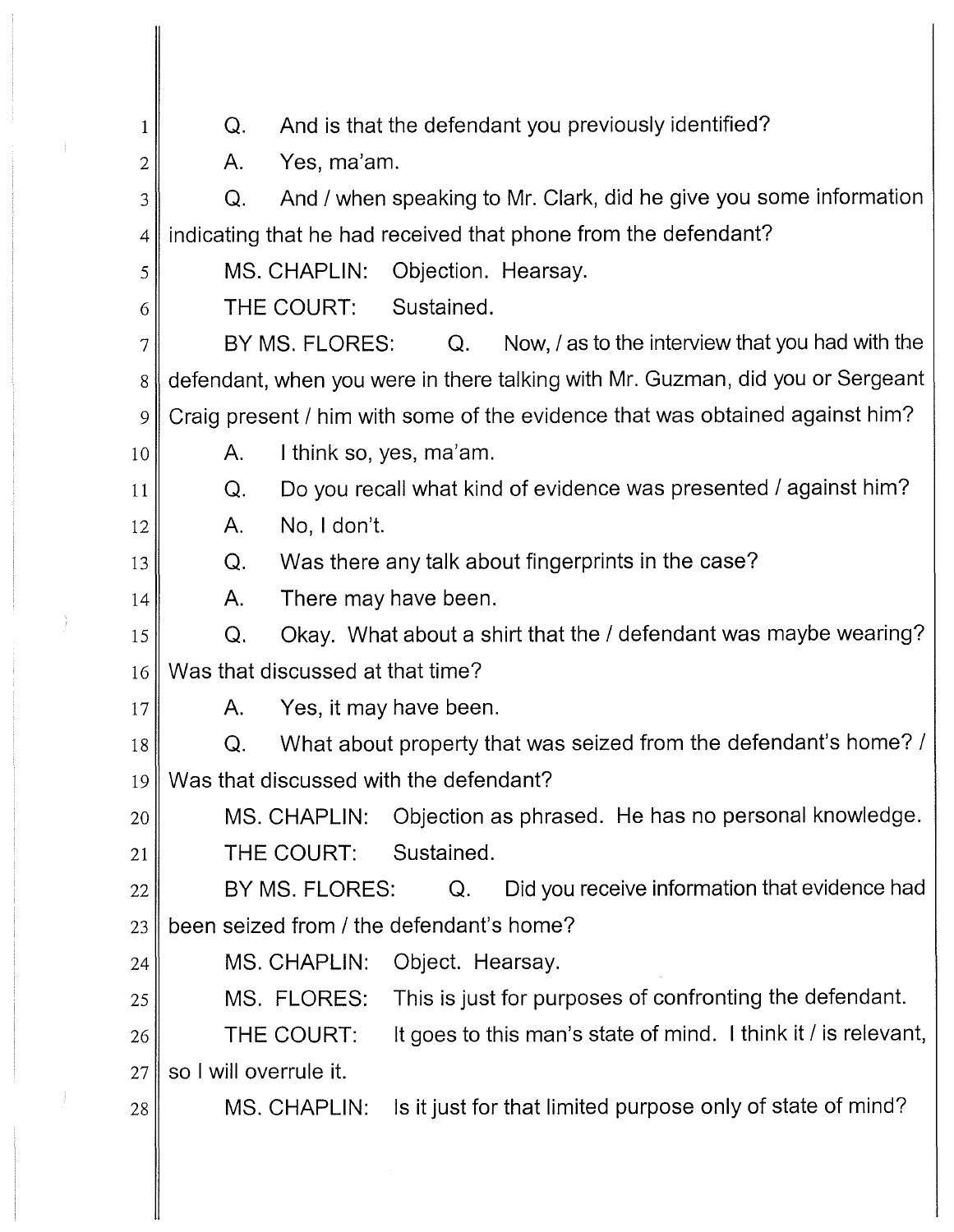| $\mathbf{1}$   |                  | THE COURT: Yes, that's what it is admitted / for.                        |
|----------------|------------------|--------------------------------------------------------------------------|
| $\overline{c}$ |                  | THE WITNESS: I believe my memory is that the evidence from the           |
| 3              |                  | defendant's home was obtained at the same time as the interview was.     |
| 4              |                  | Now, during / that interview did you talk to him<br>BY MS. FLORES:<br>Q. |
| 5              |                  | about any of the items that were collected from the defendant's home?    |
| 6              | Α.               | I do not recall.                                                         |
| $\overline{7}$ | Q.               | While you / were in the interview with the defendant that morning, was   |
| 8              |                  | he given any breaks while you were there?                                |
| 9              | Α.               | Yes, I believe so.                                                       |
| 10             | Q.               | Do you recall / how many?                                                |
| 11             | A.               | I do not.                                                                |
| 12             | Q.               | Was he given anything to drink, water or anything like that?             |
| 13             | A.               | Yes, I believe there was some water.                                     |
| 14             | Q.               | At any / time while Sergeant Craig was conducting the interview, did     |
| 15             |                  | he use any force against the defendant?                                  |
| 16             |                  | MS. CHAPLIN: Objection. As phrased, no foundation unless it is within    |
| 17             | / his knowledge. |                                                                          |
| 18             |                  | MS. FLORES: I will rephrase it. That's fine.                             |
| 19             |                  | THE COURT:<br>All right.                                                 |
| 20             |                  | While you were in the interview room with your<br>BY MS. FLORES:<br>Q.   |
| 21             |                  | partner, did he use any force / against the defendant?                   |
| 22             | Α.               | Absolutely not.                                                          |
| 23             | Q.               | For example, did he hit him?                                             |
| 24             | Α.               | No, ma'am.                                                               |
| 25             | Q.               | Did he touch him, aside from removing his handcuffs or anything like     |
| 26             | / that?          |                                                                          |
| 27             | A.               | No.                                                                      |
| 28             | Q.               | And I mean touching Mr. Guzman in a forceful fashion.                    |
|                |                  |                                                                          |

 $\sum_{i=1}^n \alpha_i$ 

 $\frac{1}{2}$ 

 $\int_{\mathbb{R}^n} \left| \mathcal{L}(\mathbf{x}) \right| \, d\mathbf{x}$